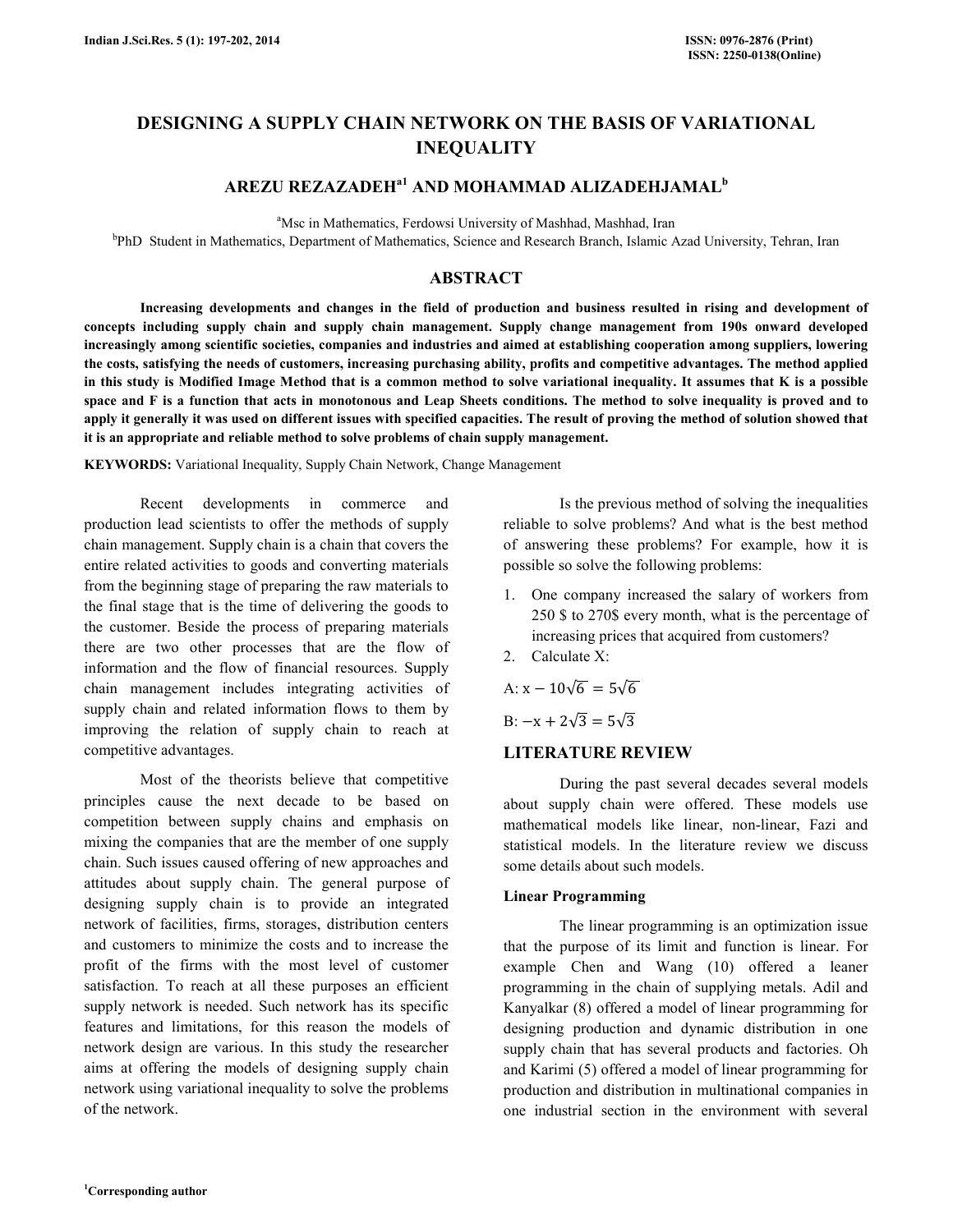factories in different time intervals. Other models of supply chain management were offered by Mula et al (2010).

#### Mixed Integer Linear programming (MILP)

 Mixed integer linear programming is an optimization problem that its variables can be both integer and decimal and also their function can be linear. Most of the models in the supply chain are MILP. Mac Donald and Karimi(12) offered a model of liner integer for transference and production in chemical industries in the environment with several products and period of time. Goetchalckx (9) suggested the two models of mixed integer linear programming. Also Sakava (6) offered a model of MILA for production and distribution in a company of producing house materials in the Japan. Romeo (7) offered a mixed linear model to minimize production of natural gas in the Norway.

#### Nonlinear programming

 Nonlinear programming is a program that limitations or the purpose function is nonlinear. Lababidi (17) offered a mixed integer nonlinear model to optimize the problem of supply chain in one petro-chemistry Company. Other models are documents in (11) that are Fazi, multi-purpose and statistical methods.

#### Samples of mathematical models in supply chain

 Most of the supply chain models are (MILP). There are different models that here we refer to some of them. Jayarman (2001) offered a model of mixed integer linear to specify the place of production and distribution. This system needs two decisions; strategic, and operational. The purposes of distribution are affected by products of each factory, replacement of raw material

from sellers to production and distribution factories to different places to customers.

#### Figure 1: Jayarman Model (12)



 The aim of this model is to minimize the stable costs and allocated variables to products based on limitations related to demand, production capacity, storage capacity and supplying of raw materials. This model uses three structures of costs that are: production cost, transferring cost and variable and stable price of distribution.

 There is another model that was offered by Jang (2002). Hypotheses related to this model are as follow: the final capacity and performance prices related to centers of distribution, storages and factories are as follow. The purpose of this network is to minimize the performance prices and stable prices of the network.



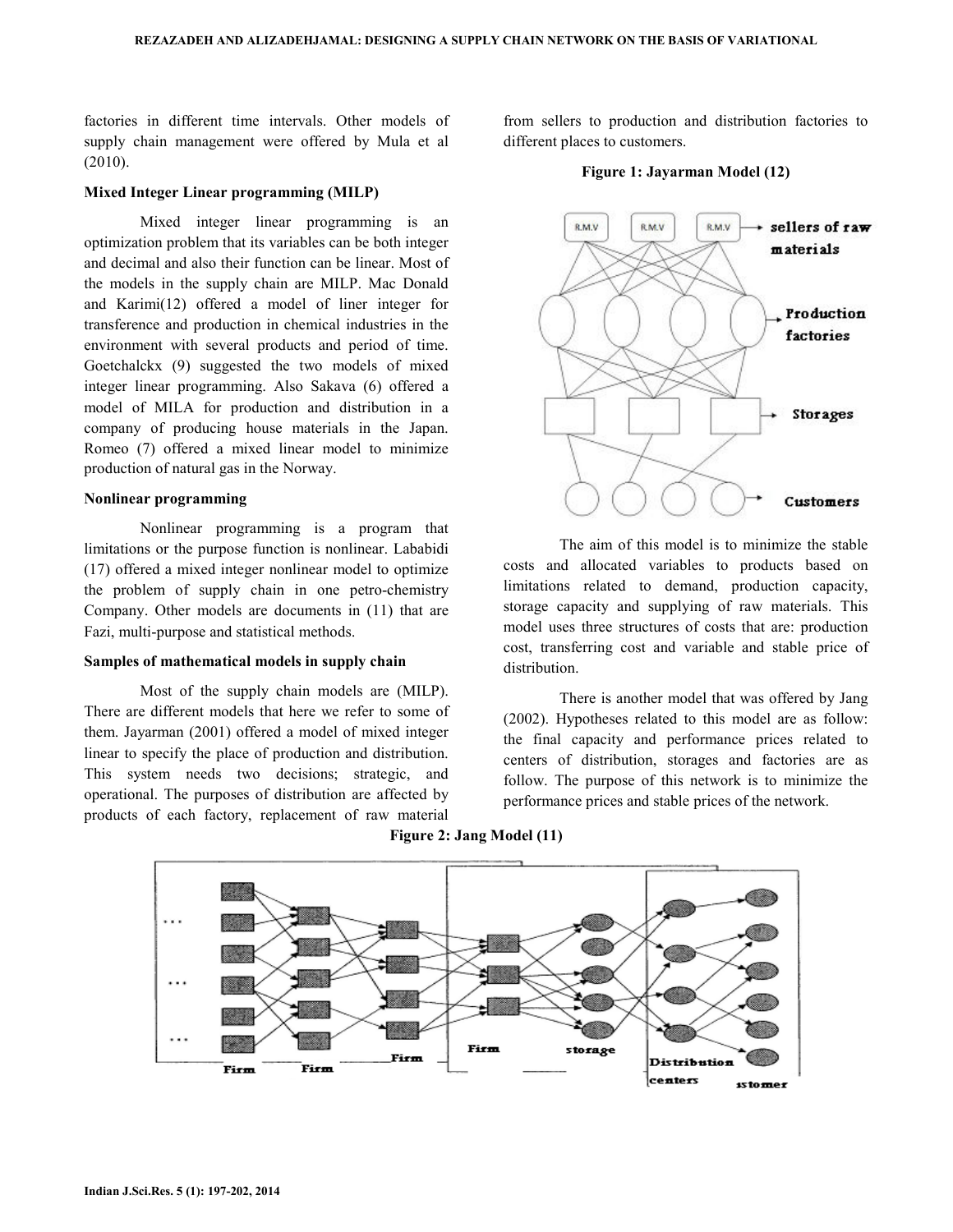There are other models of supply chain the most important of them are the models offered by Amiri (2), Ko (16), Hinojosa et al (1), Jayarman et al (2), Listes (3) Selim et al (4).

 Thought there is method of solving these inequalities, but variational inequality is a good model that can solve these models statistically.

# METHODOLOGY AND EXAMPLES

 The method that applied in this study is a model for solving variational inequalities. Simply variational inequality is used in solving nonlinear equations, completing problems, optimization and issues related to the stable point.

 Definition: the problem of variational inequality  $VI(F, K)$  is calculation of the vector  $X^* \in K \subseteq R^n$  so that

 $F(X^*)^T(X-X^*)$  $\forall X \in K$ 

That can be shown as follow:

$$
<\mathrm{F}(\mathrm{X}^*), \mathrm{X}-\mathrm{X}^* >\geq 0
$$

K is a closed curve set  $F: R^n \to R^n$  a function and  $\langle \cdots \rangle$  represents internal coefficient.

# Figure 3: Geometrical interpretation of variational inequality



 The method of modified image is a repetitive method to solve variational inequality imagine that  $K^1$  is the possible space and F is a function that adjusts to monotonous and leap sheets condition it means that,

$$
(F(X^1) - F(X^2))^{T}(X^1 - X^2) \ge 0
$$

And there is one L so that,

$$
\|F(X^1) - F(X^2)\|_2 \le L\|X^1 - X^2\|_2 \qquad \forall X^1, X^2 \in K^1
$$

Then the method of modified image is as follow:

$$
X(t+1) = [X(t) - \gamma F(\bar{X}(t))]^{+}
$$

That,

$$
\bar{X}(t) = [X(t) - \gamma F(\bar{X}(t))]^{+}
$$

 $\gamma$  is a positive scalar that is called the length of step. By  $[X]^+$  we mean the image of x on possible space of  $K^1$ .

If  $\gamma \in (0, \frac{1}{L})$  then the stated method is convergent to an answer of variational inequality.

Argument: suppose that  $X^*$  is an answer of variational inequality, then we have,

$$
0 \leq \left( F(\bar{X}(t)) - F(X^*) \right)^T (\bar{X}(t) - X^*)
$$
  
\n
$$
= F(\bar{X}(t))^{T} (\bar{X}(t) - X^*)
$$
  
\n
$$
- F(X^*)^{T} (\bar{X}(t) - X^*)
$$
  
\n
$$
\leq F(\bar{X}(t))^{T} (\bar{X}(t) - X^*)
$$
  
\n
$$
= F(\bar{X}(t))^{T} (\bar{X}(t) - X(t + 1))
$$
  
\n
$$
+ F(\bar{X}(t))^{T} (X(t + 1) - X^*)
$$

And finally

$$
F(X(t))^{T}(X^{*}-X(t+1))
$$
  
\n
$$
\leq F(\bar{X}(t))^{T}(\bar{X}(t)-\bar{X}(t+1))
$$

As  $X(t+1)$  is the image of  $X(t) - \gamma F(\bar{X}(t))$  on  $K^1$  and  $X^* \in K^1$  then from the upper equation we have,

$$
||X(t + 1) - X^*||_2^2
$$
  
\n
$$
\leq ||X(t) - \gamma F(\bar{X}(t)) - X^*||_2^2
$$
  
\n
$$
- ||X(t) - \gamma F(\bar{X}(t)) - X(t + 1)||_2^2
$$
  
\n
$$
= ||X(t) - X^*||_2^2 - ||X(t) - X(t + 1)||_2^2
$$
  
\n
$$
+ 2\gamma F(\bar{X})^T(X^* - X(t + 1))
$$
  
\n
$$
\leq ||X(t) - X^*||_2^2 - ||X(t) - X(t + 1)||_2^2
$$
  
\n
$$
- ||\bar{X}(t) - X(t + 1)||_2^2
$$
  
\n
$$
- 2(X(t) - \bar{X}(t))^T (\bar{X}(t) - X(t + 1))
$$
  
\n
$$
+ 2\gamma F(\bar{X}(t))^T (X^* - X(t + 1))
$$
  
\nAnd

$$
||X(t + 1) - X^*||_2^2
$$
  
\n
$$
\leq ||\bar{X}(t) - X^*||_2^2 - ||X(t) - \bar{X}(t)||_2^2
$$
  
\n
$$
- ||\bar{X}(t) - X(t + 1)||_2^2
$$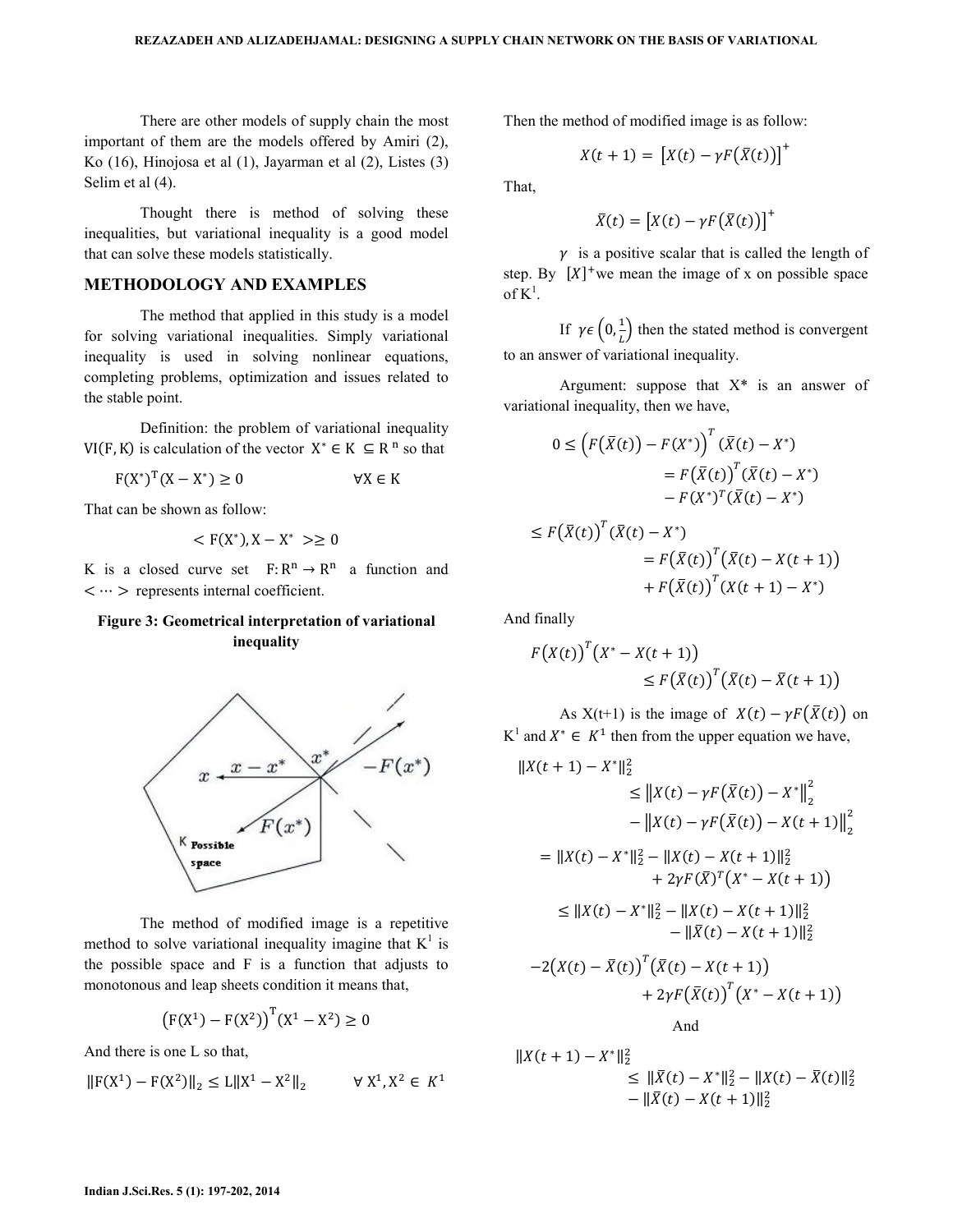$$
+2\big(X(t+1)-\bar{X}(t)\big)^T\big(X(t)-\gamma F\big(\bar{X}(t)\big)\big)-\bar{X}(t)
$$

As  $\bar{X}(t)$  is the image of  $X(t) - \gamma F(X(t))$  on K<sup>1</sup> and  $X(t + 1)\epsilon K$  using leap sheets condition in the F finction we have.

$$
\begin{aligned} \left(X(t+1) - \bar{X}(t)\right)^T \left(X(t) - \gamma F(\bar{X}(t)) - \bar{X}(t)\right) &= \\ \left(X(t+1) - \bar{X}(t)\right)^T \left(X(t) - \gamma F X(t) - \bar{X}(t)\right) + \\ \gamma \left(X(t+1) - \bar{X}(t)\right)^T \left(F\left(X(t) - F(\bar{X}(t))\right)\right) \\ &\le \gamma \left(X(t+1) - \bar{X}(t)\right)^T \left(F\left(X(t) - F(\bar{X}(t))\right)\right) \\ &\le \gamma L \|X(t+1) - \bar{X}(t)\|_2 \|X(t) - \bar{X}(t)\|_2 \end{aligned}
$$

Now, using the two upper inequalities we have,

 $||X(t + 1) - X^*||_2^2 \le ||X(t) - X^*||_2^2 - ||X(t) - \overline{X}(t)||_2^2$  $\|\bar{X}(t) - X(t+1)\|_{2}^{2}$ 

+ 
$$
2\gamma L ||X(t) - \bar{X}(t)||_2
$$
.  $||\bar{X}(t) - X(t + 1)||_2$   
\n=  $||X(t) - X^*||_2^2 - (1 - \gamma^2 L^2) ||X(t) - \bar{X}(t)||_2^2$   
\n $-(\gamma L ||X(t) - \bar{X}(t)||_2 - ||\bar{X}(t) - X(t + 1)||_2)^2$   
\n $\leq ||X(t) - X^*||_2^2 - (1 - \gamma^2 L^2) ||X(t) - \bar{X}(t)||_2^2$ 

Therefore, if  $\epsilon\left(0, \frac{1}{t}\right)$ , this method is convergent to an answer of variational inequality.

In addition, there are other designs of supply chain network with specified and obvious capacity and time limitation

## PROBLEM SOLUTION AND DISCUSSION

As mentioned the generalized image method is as follow:

$$
X(t + 1) = [X(t) - \gamma F(\bar{X}(t))]^{+}
$$

$$
\bar{X}(t) = [X(t) - \gamma F(X(t))]^{+}
$$

In the article of Ananagorni the length of step for image method is considered 0.1 but in this article we analyze problems using length of step 0.01 for solving numerical examples and we compare them to answers by Ana Nagorni: in these examples every edge contains two cost that are:

 $C_a(f_a)$  price of production, storage and transferring of product on the edge of a

 $C_a(f_a)$  = the price of adding capacity on edge a

In all examples at first we calculate the process of ways that terminate in the center of K that we calculate it using the following equation:

$$
X_{p_{W_k}} = \frac{d_{w_k}}{|P_{w_k}|}
$$

 $|P_{W_k}|$  is the number of ways that end to the center of demanding K. after calculating  $T_p$ s we can calculate  $f_a$ s using the following equation.

$$
f_a = \sum_{p \in p} X_p \, \delta_{ap}
$$

 $u_a$  and  $\lambda_a$  are at first zero.

The condition of stopping for entire examples is as follow:

$$
||X(t+1) - X(t)|| \leq 10^{-5}
$$

The processes for solving problems mentioned above, therefore, to prove our claim we analyze one example.

Ex: we imagine that there is a network as below that numbers on the edges represent the number of edges. This network is composed of three factories, two storages, two centers of distribution and three centers of demand. The rate of demands for these centers is as follow:

$$
d_{R1}=45
$$
  $d_{R2}=35$   $d_{R3}=5$ 

having the upper assumptions and functions of costs documented in table 4-1 we solve this network. The generalized image method for this example reaches at answer after 900 repetitions. The rate of purpose function by this method is 15820.00 the value achieved by Ana Nagori in 497 repetition and length of step 0.1 is 16125.25. it was observed that by lowering the length of step, the answer became closer to the optimal value.

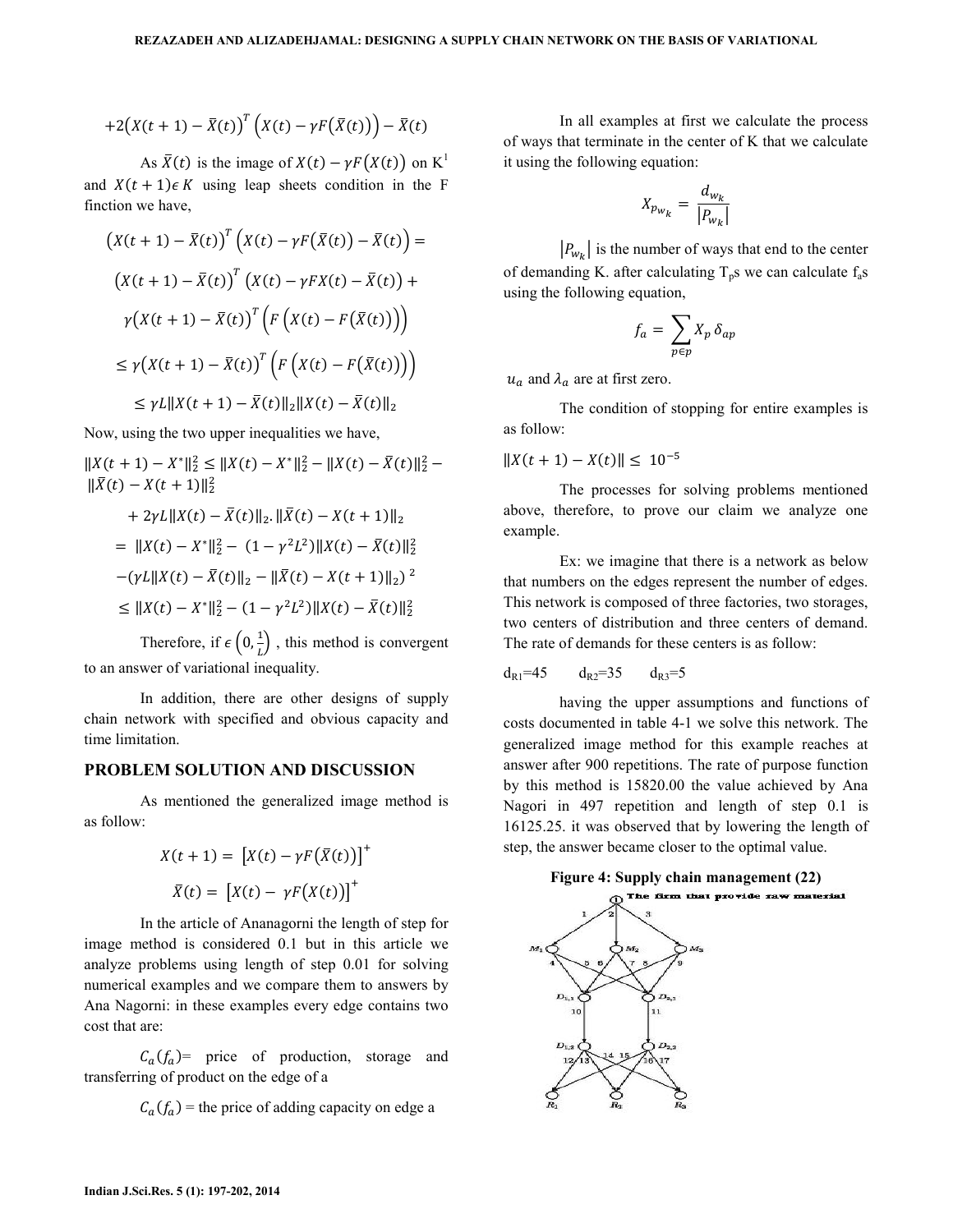| شماره يال ها   |                                                    |                          |       |       |        |
|----------------|----------------------------------------------------|--------------------------|-------|-------|--------|
|                | $f_1^2 + 2f_1$                                     | $0/5u_1^2 + u_1$         | 29/08 | 29/08 | 30/09  |
| $\overline{2}$ | $0/5f_2^2 + f_2$                                   | $2/5u_2^2 + u_2$         | 24/21 | 24/21 | 122/06 |
| 3              | $0/5f_3^2 + f_3$                                   | $u_3^2 + 2u_3$           | 31/63 | 31/63 | 65/27  |
| $\overline{4}$ | $1/5f_4^2 + f_4$                                   | $u_4^2 + u_4$            | 16/75 | 16/75 | 34/53  |
| 5              | $f_5^2 + 3f_5$                                     | $\sqrt{2}/5u_5^2 + 2u_5$ | 12/23 | 12/23 | 63/12  |
| 6              | $f_6^2 + 2f_6$                                     | $0/5u_6^2 + u_6$         | 9/00  | 9/00  | 9/91   |
| 7              | $0/5f_7^2 + 2f_7$                                  | $0/5u_7^2 + u_7$         | 15/29 | 15/29 | 16/34  |
| 8              | $\frac{1}{0}/5f_{8}^{2} + f_{8}$                   | $1/5u_8^2 + u_8$         | 19/04 | 19/04 | 58/16  |
| 9              | $f_{9}^{2} + 5f_{9}$                               | $2u_9^2 + 3u_9$          | 12/49 | 12/49 | 52/97  |
| 10             | $\frac{1}{0}/5f_{10}^2 + 2f_{10}$                  | $u_{10}^2 + 5u_{10}$     | 44/83 | 44/83 | 94/66  |
| 11             | $f_{11}^2 + f_{11}$                                | $0/5u_{11}^2 + u_{11}$   | 40/17 | 40/17 | 14/18  |
| 12             | $\frac{1}{0}$ /5f <sub>12</sub> + 2f <sub>12</sub> | $0/5u_{12}^2 + 3u_{12}$  | 25/36 | 25/36 | 25/38  |
| 13             | $0/5f_{13}^2 + 5f_{13}$                            | $0/5u_{13}^2 + 3u_{13}$  | 17/98 | 17/98 | 18/94  |
| 14             | $f_{14}^2 + 7f_{14}$                               | $2u_{14}^2 + 5u_{14}$    | 2/48  | 2/48  | 14/94  |
| 15             | $f_{15}^2 + 2f_{15}$                               | $0/5u_{15}^2 + u_{15}$   | 20/65 | 20/65 | 21/62  |
| 16             | $0/5f_{16}^2 + 3f_{16}$                            | $u_{16}^2 + u_{16}$      | 17/03 | 17/03 | 3506   |
| 17             | $0/5f_{17}^2 + 2f_{17}$                            | $0/5u_{17}^2 + u_{17}$   | 2/50  | 2/50  | 3/50   |

Table 1: Cost functions and answers

It is possible to remove nonlinear costs on supply chain network and save extra money.

### CONCLUSION AND FUTURE STUDIES

 Supply chain network design was solved using the method of generalized image and using Matlab software and result was compared to Ana Nagorni method. It showed that this method better manages the cost and lowers the casts of products from the stage of production until reaching to customers. Previous studies represented some methods of transportation in the models of designing the network. In these models the nature of transportation has a binary nature, so that to transport products in one way every time it is possible to select one type of transportation. For example to carry products from one Production Company to the center of distribution in one period we can transfer then by land or by air and plane. Also some methods should be designed to facilitate the ways of transportation in emergency times.

### **REFERENCES**

- Hinojosa, Y., Kalcsics, J., Nickel, S., Puerto, J. and Velten, S., (2008), Dynamic supply chain design with inventory. Computers & Operations Research 35. 373-391.
- Jayarman, V. and Ross, A., (2003). A simulated annealing methodology to distribution network design and

management. European Journal of Operational Research 144, 629-645.

- Listes, O., (2007). A generic stochastic model for supply and return network design. Computers & Operations Research 34, 417-442.
- Selim, H. and Ozkarahan, I., (2008), A supply chain distribution network design model: an interactive fuzzy goal programming- based solution approach, International Journal of Advanced Manufacturing Technology 36, 401-418.
- Oh, H.C. and Karimi, I.A., (2006). Global multiproduct production-distribution planning with duty drawbacks. AICHE Journal 52, 595-610.
- Sakawa, M., Nishizaki, I. and Uemura, Y., (2001). Fuzzy programming and profit and cost allocation for a production and transportation problem. European Journal of Operational Research 131, 1-15.
- Romo, F., Tomasgard, A., Hellemo, L, Fodstad, M., Eidesen, B.H. and Pedersen, B., (2009). Optimizing the Norwegian natural gas production and transport. Interfaces
- Kanyalkar, A.P. and Adil, G.K., (2005). An integrated aggregate and detailed planning in a multi-site production environment using linear